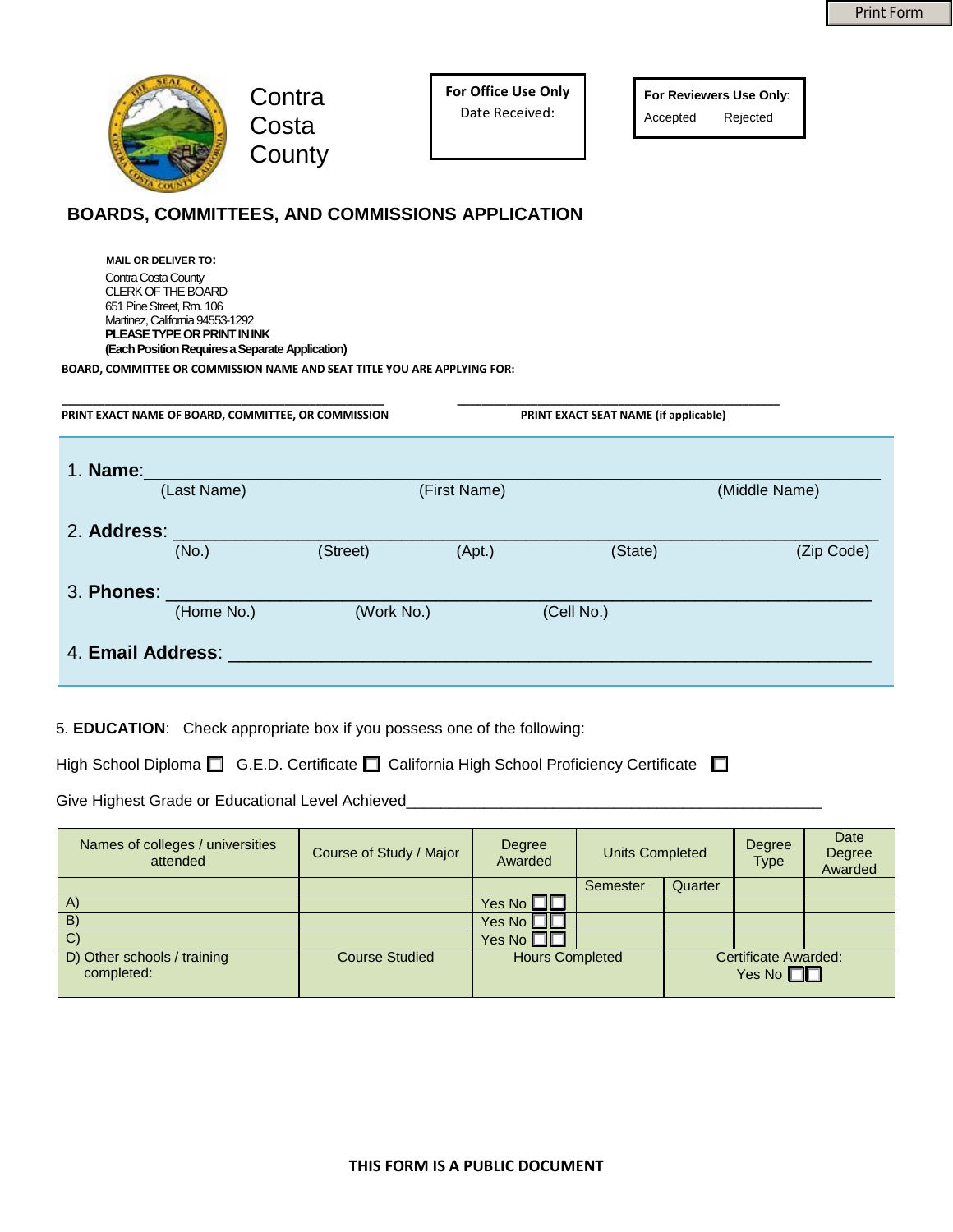6. **PLEASE FILL OUT THE FOLLOWING SECTION COMPLETELY. List experience that relates to the qualifications needed to serve on the local appointive body. Begin with your most recent experience. A resume or other supporting documentation may be attached but it may not be used as a substitute for completing this section.**

| A) Dates (Month, Day, Year)               | <b>Title</b>                       | <b>Duties Performed</b> |
|-------------------------------------------|------------------------------------|-------------------------|
| <b>From</b><br><u>To</u>                  |                                    |                         |
|                                           |                                    |                         |
|                                           | <b>Employer's Name and Address</b> |                         |
| Total: Yrs. Mos.                          |                                    |                         |
|                                           |                                    |                         |
|                                           |                                    |                         |
| Hrs. per week_______. Volunteer $\square$ |                                    |                         |
|                                           |                                    |                         |
|                                           |                                    |                         |
| B) Dates (Month, Day, Year)               | <b>Title</b>                       | <b>Duties Performed</b> |
| <b>From</b><br><u>To</u>                  |                                    |                         |
|                                           |                                    |                         |
|                                           | <b>Employer's Name and Address</b> |                         |
| Total: Yrs. Mos.                          |                                    |                         |
|                                           |                                    |                         |
|                                           |                                    |                         |
| Hrs. per week_______. Volunteer           |                                    |                         |
|                                           |                                    |                         |
|                                           |                                    |                         |
| C) Dates (Month, Day, Year)               | Title                              | <b>Duties Performed</b> |
| <b>From</b><br><u>To</u>                  |                                    |                         |
|                                           |                                    |                         |
|                                           | <b>Employer's Name and Address</b> |                         |
| Total: Yrs. Mos.                          |                                    |                         |
|                                           |                                    |                         |
|                                           |                                    |                         |
| Hrs. per week_______. Volunteer           |                                    |                         |
|                                           |                                    |                         |
|                                           |                                    |                         |
| D) Dates (Month, Day, Year)               | Title                              | <b>Duties Performed</b> |
| <b>From</b><br><u>To</u>                  |                                    |                         |
|                                           |                                    |                         |
|                                           | <b>Employer's Name and Address</b> |                         |
| Total: Yrs.<br>Mos.                       |                                    |                         |
|                                           |                                    |                         |
|                                           |                                    |                         |
| Hrs. per week_______. Volunteer           |                                    |                         |
|                                           |                                    |                         |
|                                           |                                    |                         |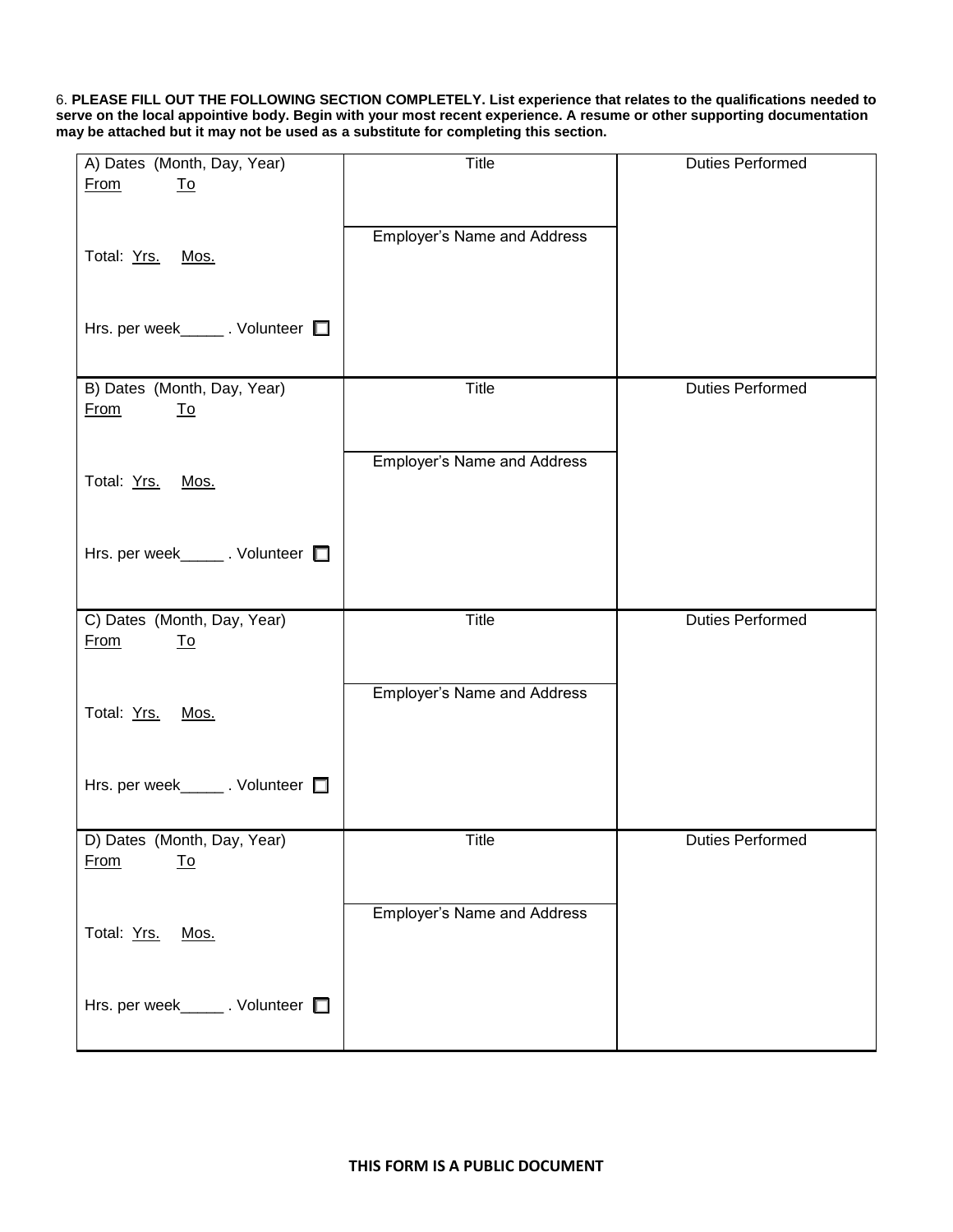7. **How did you learn about this vacancy?** 

**□CCC Homepage ■ Walk-In ■ Newspaper Advertisement ■ District Supervisor ■ Other** 

8. **Do you have a Familial or Financial Relationship with a member of the Board of Supervisors? (Please see Board**  Resolution no. 2011/55, attached): No  $\square$  Yes  $\square$ 

If Yes, please identify the nature of the relationship:

**I CERTIFY that the statements made by me in this application are true, complete, and correct to the best of my knowledge and belief, and are made in good faith. I acknowledge and understand that all information in this application is publically accessible. I understand and agree that misstatements / omissions of material fact may cause forfeiture of my rights to serve on a Board, Committee, or Commission in Contra Costa County.** 

| <b>Siar</b><br>----<br>Name | _<br>. |
|-----------------------------|--------|
|                             |        |

## **Important Information**

- 1. This application is a public document and is subject to the California Public Records Act (CA Gov. Code §6250-6270).
- 2. Send the completed paper application to the Office of the Clerk of the Board at: **651 Pine Street, Room 106, Martinez, CA 94553**.
- 3. A résumé or other relevant information may be submitted with this application.
- 4. All members are required to take the following training: 1) The Brown Act, 2) The Better Government Ordinance, and 3) Ethics Training.
- 5. Members of boards, commissions, and committees may be required to: 1) file a Statement of Economic Interest Form also known as a Form 700, and 2) complete the State Ethics Training Course as required by AB 1234.
- 6. Advisory body meetings may be held in various locations and some locations may not be accessible by public transportation.
- 7. Meeting dates and times are subject to change and may occur up to two days per month.
- 8. Some boards, committees, or commissions may assign members to subcommittees or work groups which may require an additional commitment of time.